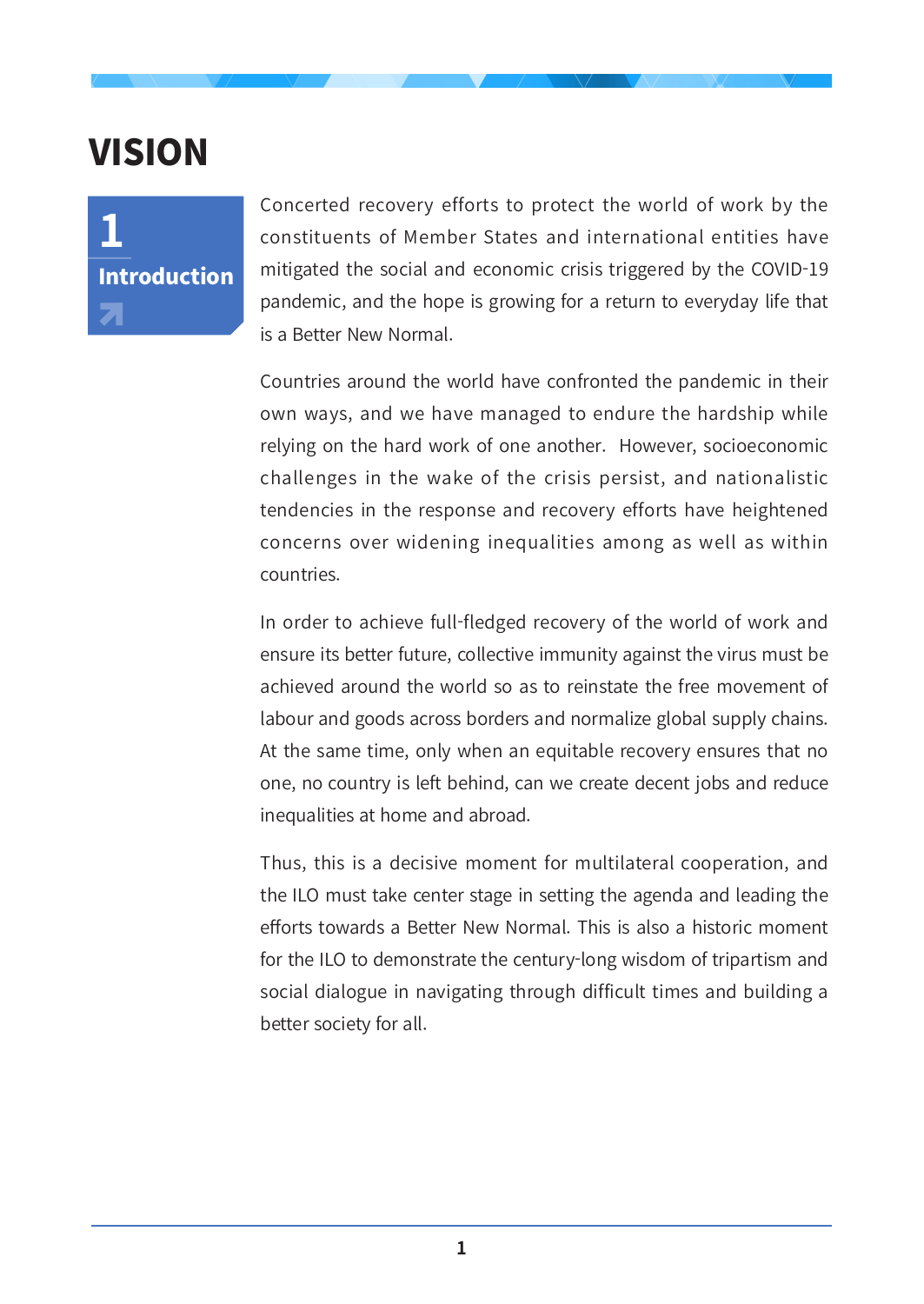## **2**

 $\mathbf{z}_1$ 

ILO Leadership for Human-Centered Recovery, People-Centered Economy

I believe that the work of the ILO in recent years has been stronger and more visible than ever. In response to the unprecedented job crisis, the constituents of Member States moved quickly to adopt the Global Call to Action for Human-Centered Recovery in June 2021, while reaffirming the human-centered approach, the fundamental of the Centenary Declaration for the Future of Work, and the importance of coexistence and solidarity. The ILO has also been strengthening its collaboration with other multilateral organizations including the UN agencies to accelerate global actions in jobs and social protection for a safe, secure and prosperous future for humanity.

My vision for the ILO is built on this widely shared belief that our efforts for a better future of work must be guided by the "humancentered" approach, which would help us in the search for collective, comprehensive and integrated solutions. This is made all the more pressing by the combined effects of the public health and economic downturns triggered by the pandemic, as most acutely manifested in the deepening humanitarian crises in the most vulnerable countries and communities around the world.

Greater effectiveness in the cooperation and comprehensive response among global and regional bodies would also be critical, as highlighted at the recent SDG Moment at the UNGA. We have seen during the UNGA how the ILO can facilitate globally-coordinated actions on jobrich growth, social protection and a just transition. The ILO must continue to strengthen collaboration with UN agencies in pursuit of Agenda 2030 to achieve the SDGs and arrest climate change.

All along the process, the ILO has faithfully reflected its core value of Tripartism and represented the equal and diverse voices of the constituents. This unique strength of the organization should be taken to new heights for human-centered inclusive recovery towards a Better New Normal.

As Foreign Minister of the Republic of Korea (Jul. 2017- Feb. 2021), I endeavored to strengthen our contributions to multilateralism

**2**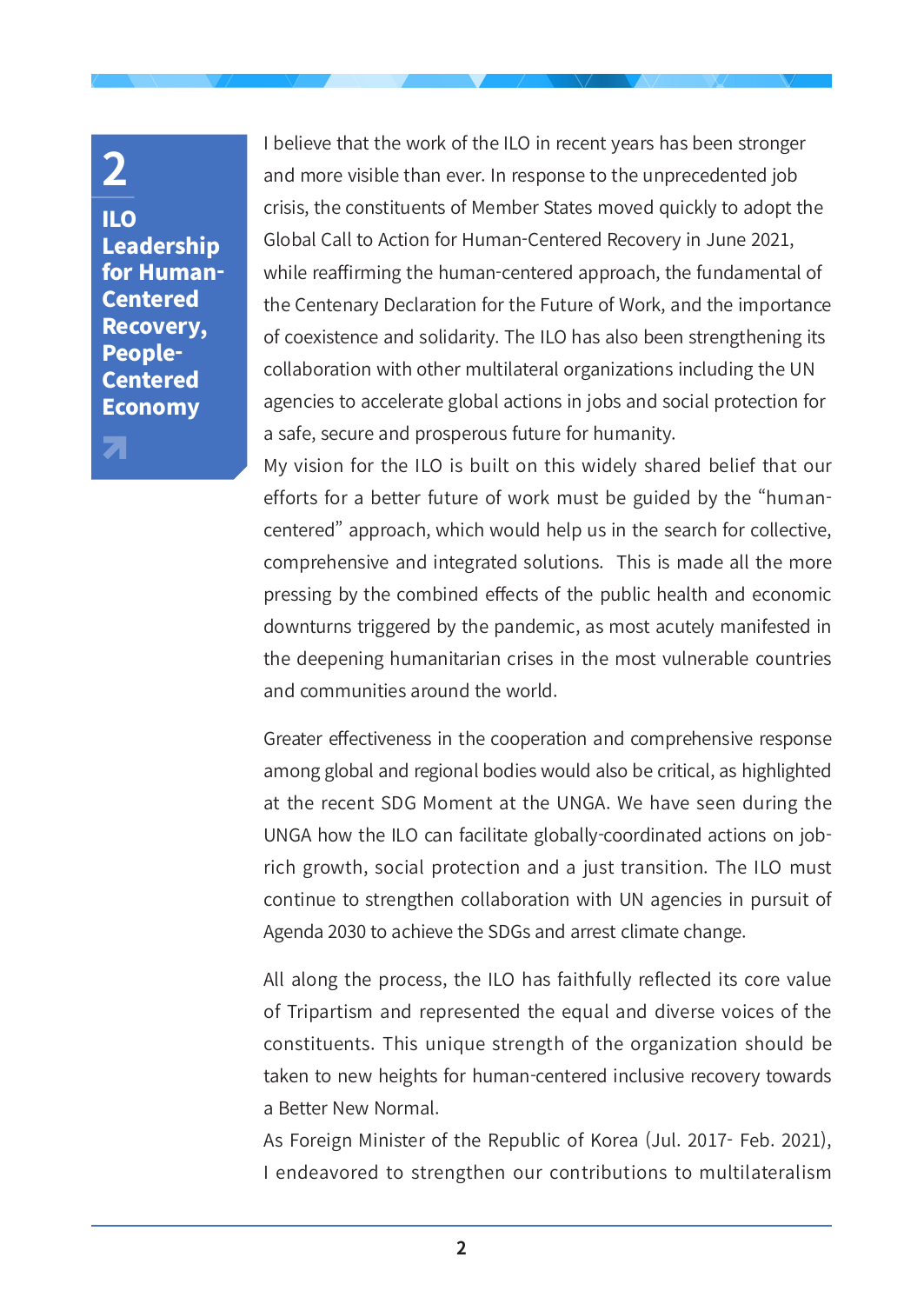and international organizations. In particular, we were steadfast in solidifying the country's transformation from a poor, recipient country of humanitarian and development assistance to a sizable donor by expanding and deepening the government's overseas development portfolio.

While juggling the many geopolitical and security issues of a divided country, the Ministry under my leadership spearheaded the efforts to put substance to the 3Ps (people, peace, prosperity) in the government's New Southern Policy and the New Northern Policy.

As a Member of the State Council chaired by the President or the Prime Minister, I took part in the shaping and implementation of government policies for inclusive income-led growth. I have worked successfully with the related Ministries and the National Assembly for the ratification of three fundamental ILO conventions amidst the COVID-19 crisis.

My experience as a senior manager in the UN for over ten years in the field of human rights and humanitarian assistance informed my leadership of the Ministry of Foreign Affairs. As Foreign Minister, I made steady and unrelenting efforts to eliminate sexual harrassment and abusive management practices and introduce innovative changes in the organization so as to realize gender equality and work-life balance. My management style was firmly based on respect for diversity and the dignity of every staff member. I am particularly proud that the Union of administrative staff working at diplomatic missions overseas was established during my tenure for the first time in the Ministry's history.

Building upon these credentials and aspiring to lead in opening a new chapter in the world of work and placing the ILO at the center of the multilateral order, as Director-General, I will prioritize:

 Ensuring that the human-centered approach in the process of recovery is universally accepted and upheld in the UN and other multilateral fora;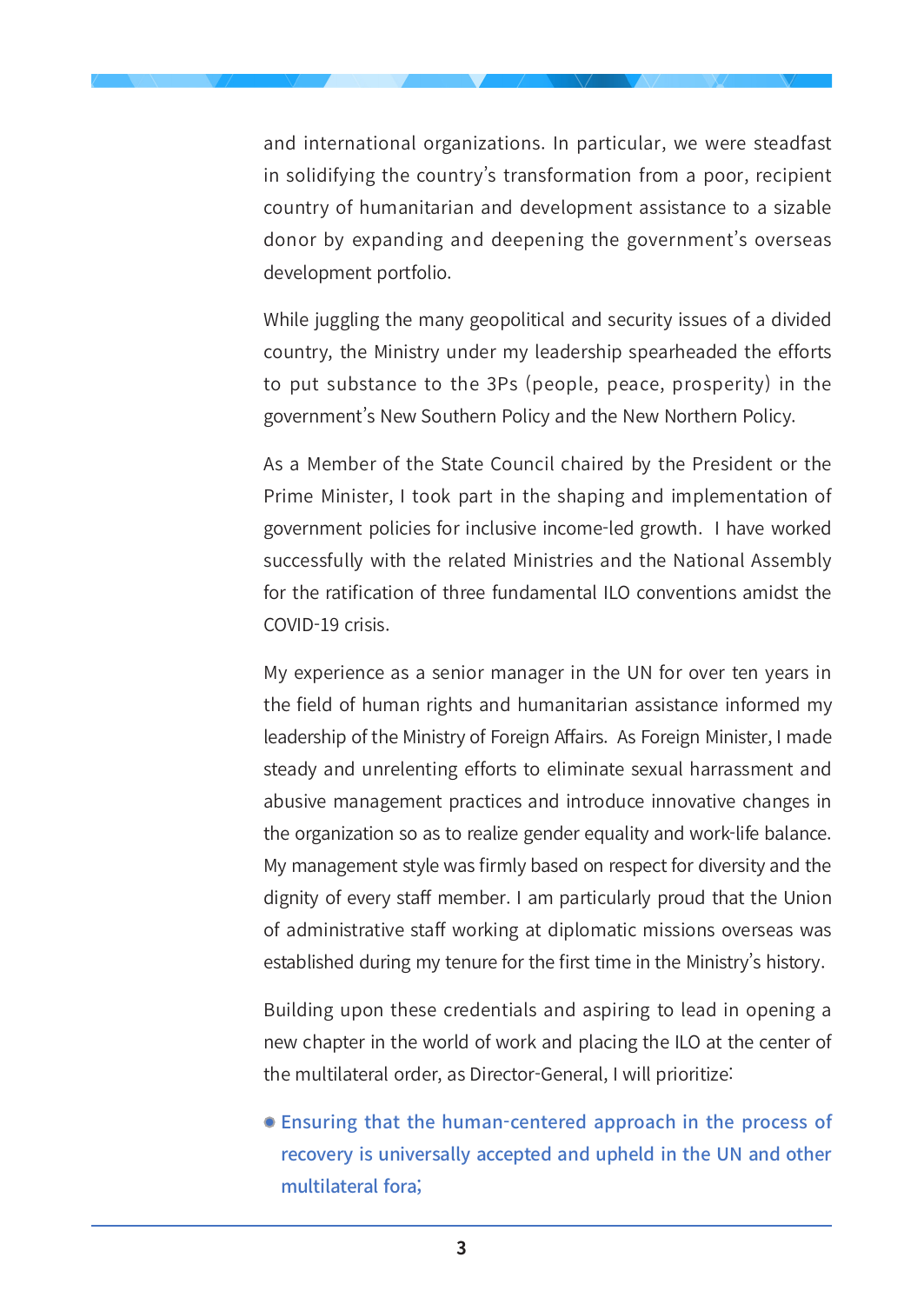- Achieving the SDGs and creating decent jobs and protecting workers' rights within the multilateral development cooperation community;
- **Bringing tripartism and its values of solidarity, cooperation,** sharing and inclusiveness to bear upon socio-economic developments at global, regional and country levels;
- Shaping a model of people-centered economy for the post-COVID era and strengthening technical support for ILO constituents.

For the ILO to lead in bringing about the changes needed to realize inclusive and resilient world of work, the following issues are highly relevant:

First, we must formulate a new integrated framework which aims to create more and better jobs, particularly for vulnerable groups of workers, in a sustainable manner. Such a framework must be guided by the international labour standards, and should be carefully designed to support workers in the global supply chains.

As Director-General, I will continue to support vigorous tripartite discussion so that the organization can provide a new direction, drawing upon the capacity and voices of tripartite constituents and actively engage in strengthening the Office's support activities for research, forum, and social dialogue.

Secondly, it is important to actively support efforts to expand universal social protection for all.

The unprecedented changes of our times, including the digital transformation driven by technological innovation as well as the pandemic-triggered disruptions that workers have faced in their daily lives have further highlighted the importance of universal social protection system that the ILO has championed. The pandemic has not only been an attack on the physical health and wellbeing of

Active Response to Issues of Future of **Work** 

**3**

 $\mathbf{z}^{\dagger}$ 

**4**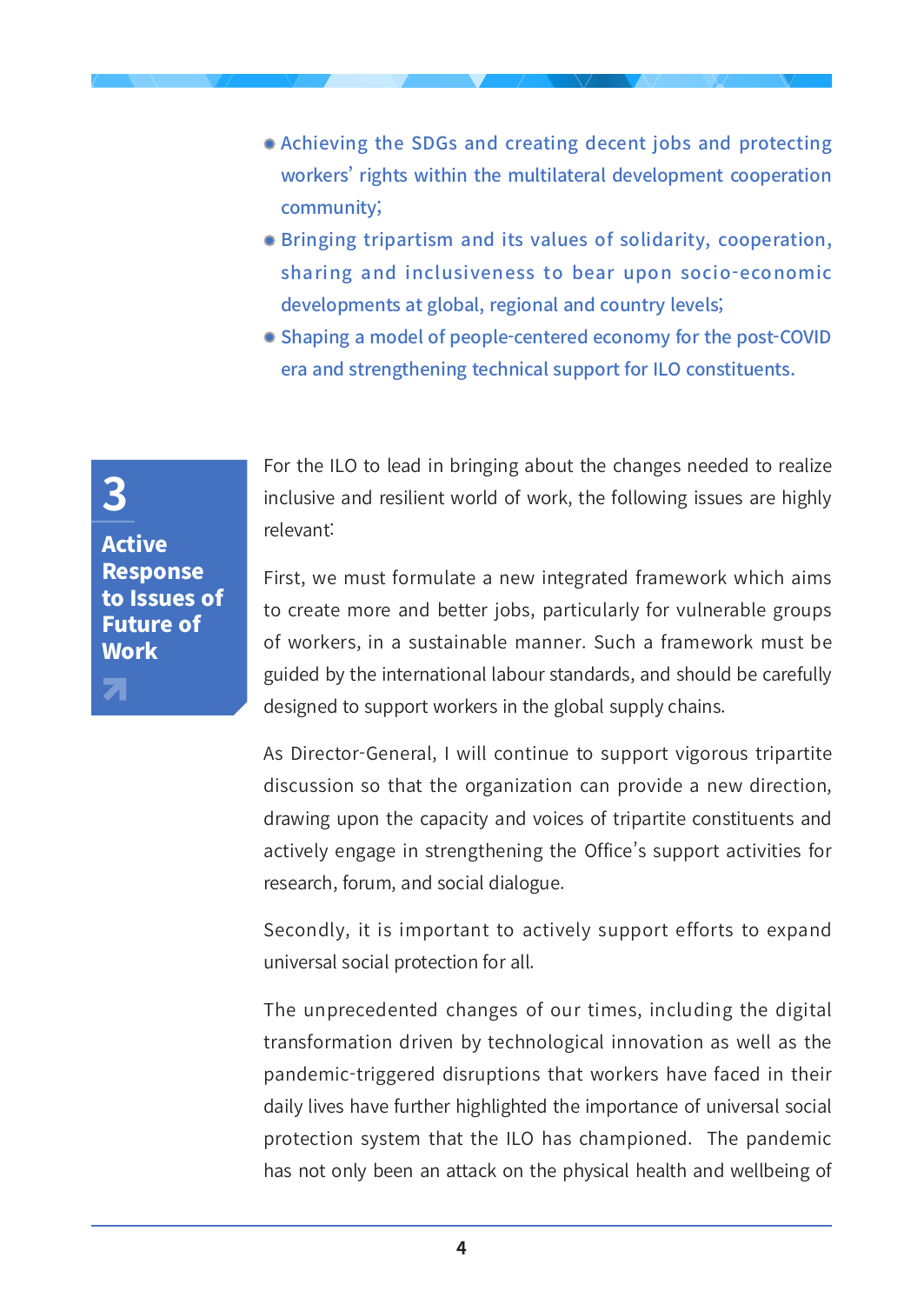workers, especially the most vulnerable including informal workers, but also loaded them with additional risks associated with career breaks, unemployment, income insecurity and care burden. The gig economy, digital labour platforms and other by-products of the digitalizing economy have led to an ever-increasing number in nonstandard forms of labour. Under the circumstance, the ILO must actively support the efforts of the tripartite constituents to strengthen social protection in ways that ensure the stability of workers' livelihood and mitigate against trends that deepen inequalities.

Thirdly, the ILO must support the industrial restructuring and transition to a sustainable low-carbon society as the climate change agenda demands.

The overarching ambition of the Sustainable Development Goals of "leaving no one behind" must also frame the transition to a sustainable low-carbon society. The ILO must actively promote the social dialogue among the tripartite partners at the international and domestic levels in the process, in particular in shaping the consensus on the issue of "just transition".

As the first woman DG in over 100 years of ILO history and being from the Asia Pacific, I will endeavor to lead with a deep appreciation for regional, cultural, and gender diversity.

The ILO should strengthen support for the most vulnerable, particularly women who were hit hardest by COVID-19. Women have been disproportionately exposed to the risk of COVID-19 infection, as many of them are working at the front lines in the pandemic response as care or hospitality workers. The decline in employment of women has increased considerably. Furthermore, as women's unpaid domestic labour has increased, the gender disparity in pay continued to worsen. Lockdown measures have led to an increase in domestic violence, further threatening the safety

## **4**

Respect for **Diversity** and Protection of Universal Rights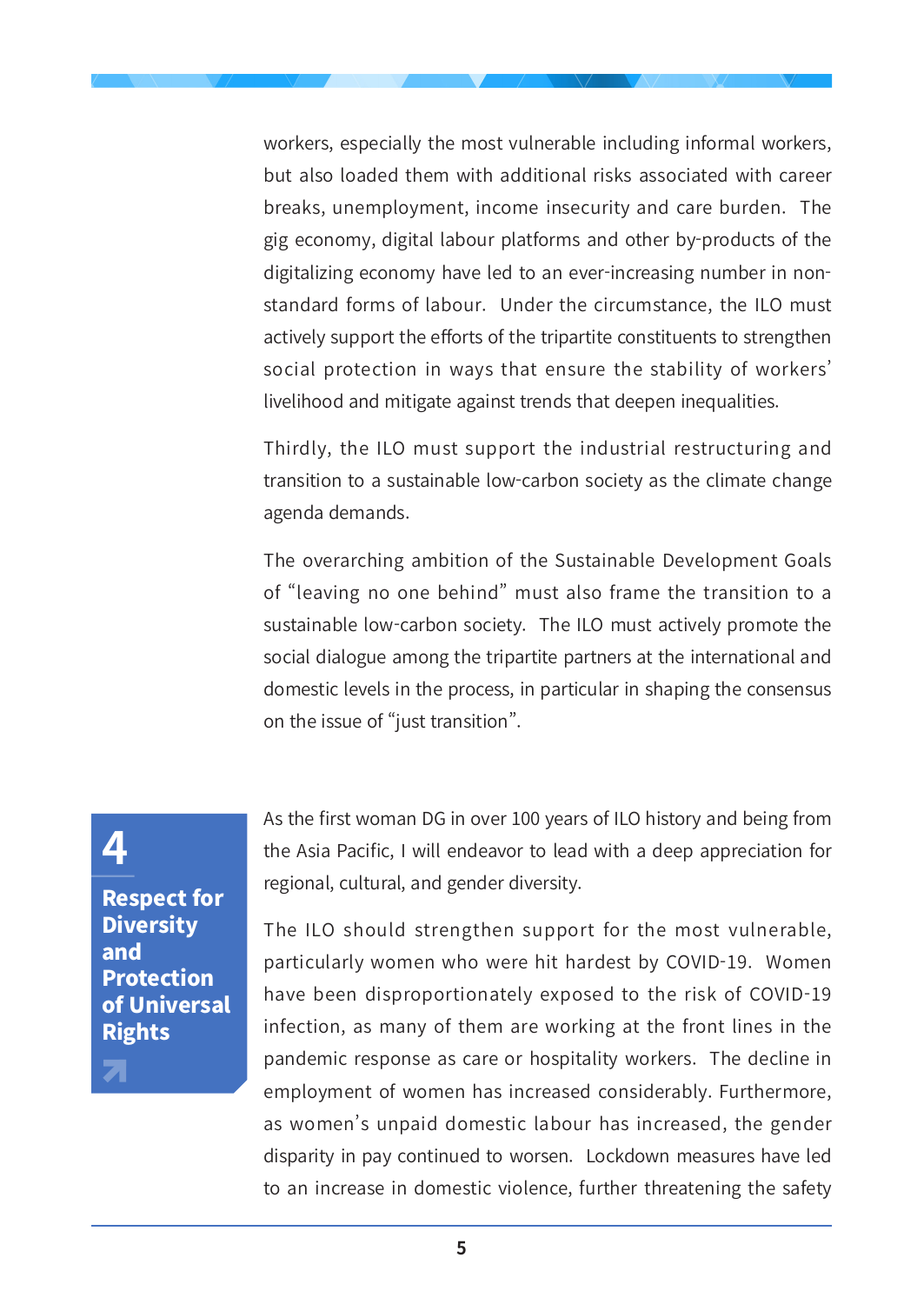and security of women and girls. As DG, I will place greater focus in the ILO's capabilities to addressing the gender pay gap, preventing workplace sexual harassment, providing decent work for women, and strengthening their labour rights. In doing so, I will draw upon my life-long experience and involvement, both inside Korea and at the UN, in promoting gender equality and women's empowerment and rights.

I will expand the ILO's technical cooperation projects for developing countries hit hardest by the pandemic. Informed by the experience of the Republic of Korea in national development and crisis management, I will endeavor to build bridges and coordinate the views of recipient and donor countries, especially to improve the employment situations in recipient countries. In countries lacking social cohesion as they reel from disasters or conflicts, the creation of decent jobs is imperative for community recovery. To that end, I would seek to expand ILO's flagship projects, such as "Jobs for Peace and Resilience."

In addition, it is necessary to enhance ILO's visibility and relevance by strengthening cooperation with UN agencies in development cooperation and contribute to Delivering as One projects. I will endeavor to expand financing and strengthen technical assistance through closer cooperation with the IMF and World Bank.